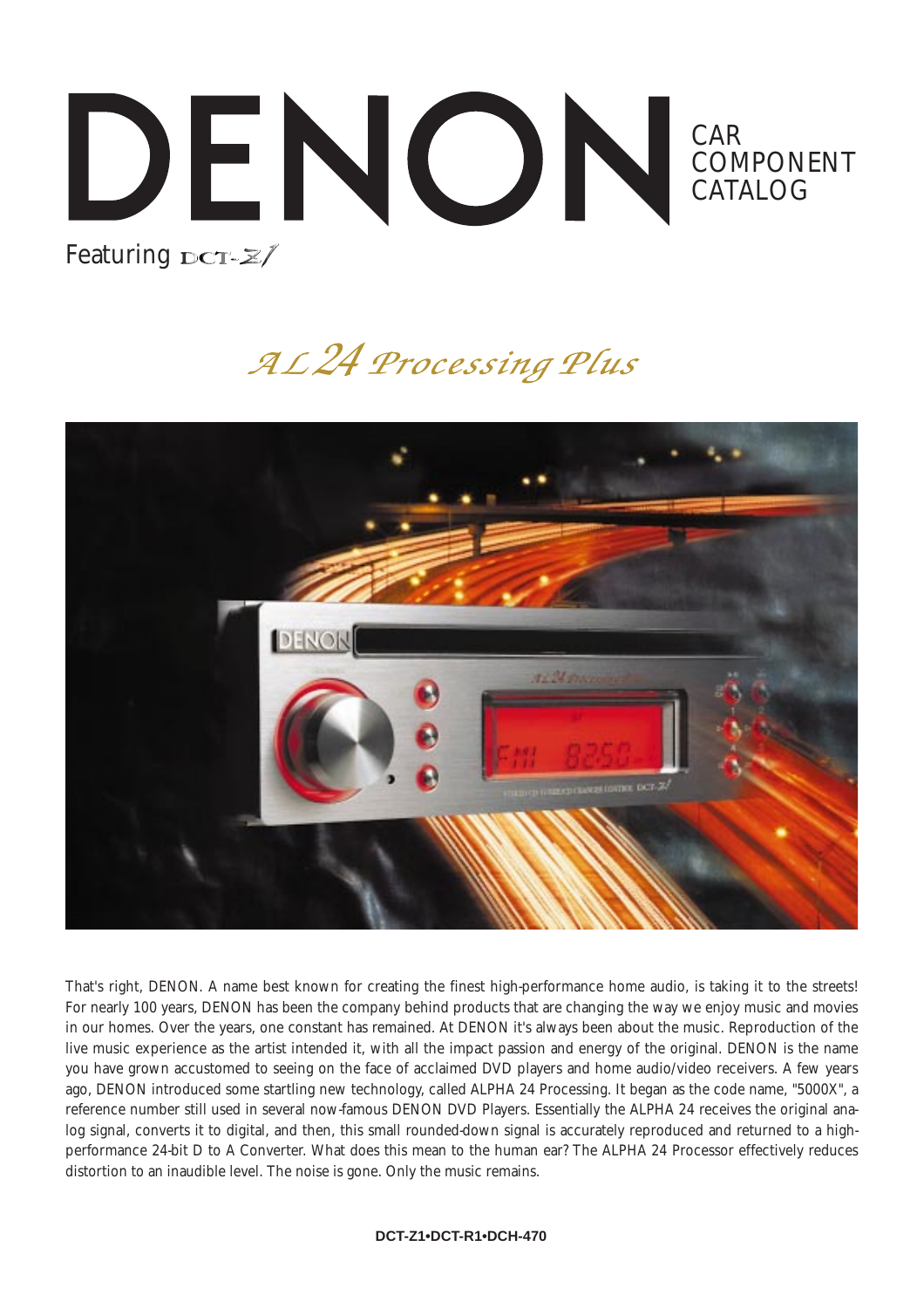



**The DENON DCT-Z1 is a world class CD Tuner. Designed by DENON engineers to send the signal cleanly through to the amplifier, with all parts in the signal path carefully selected. But how does it sound? The new DENON DCT-Z1, with the world's first mobile audio ALPHA 24 Plus™ processor, is a CD Tuner actually capable of DVD-Quality Sound. The DENON Z1, with ALPHA 24 Plus, will reproduce music with a sampling frequency of 192kHz. This is a level equal to high-performance DVD players. This is a level essentially 4x greater than the standard sampling frequency offered by other car CD Tuners.**

#### **FEATURES:**

**Proprietary Custom Designed Denon AL24 Processing Plus Circuit.** 

**Proprietary Multi-24bit D/A Converter.**

**RCA Pre Outs(4V) supported by high-speed Burr Brown Line Amps for outstanding sound quality and low distortion.**

**Copper plated chassis protects the Z1 from outside radio frequency interference.**

**Balanced Transmission System with a locking plug to assure reliable connection and eliminate noise.**

**Six Pure Silver(99.999%Av) input and output cables, with Dnon original metal pin jacks block out noise.**

**Optional White or Orange Red Illumination with automatic dimming.** 

**24 FM and 12 AM radio presets.**

**Switchable analog/digital Auxiliary input with adjustable analog volume for perfect source loudness matching.**

**115db Signal to Noise Ratio on CD's.**

**Coaxial digital input.**

**Defeatable Tone Controls.**

**12/24hr. Quarts Clock.**

**Proprietary Denon-designed CD transport.**

## AL 24 Processing Plus  $A$ .s.u.c

ADVANCED SUPER LINER MULTIPLE 24-BIT D/A CONVERTER





**AL24 Processing Plus Advanced Multi 24 bit D/A Converter**





**Balanced Output and Digital Input Terminal**



**Hard Frame for European Car (Enclosed)**



**DENON Original Pure Silver Cable and Metal RCA Plug**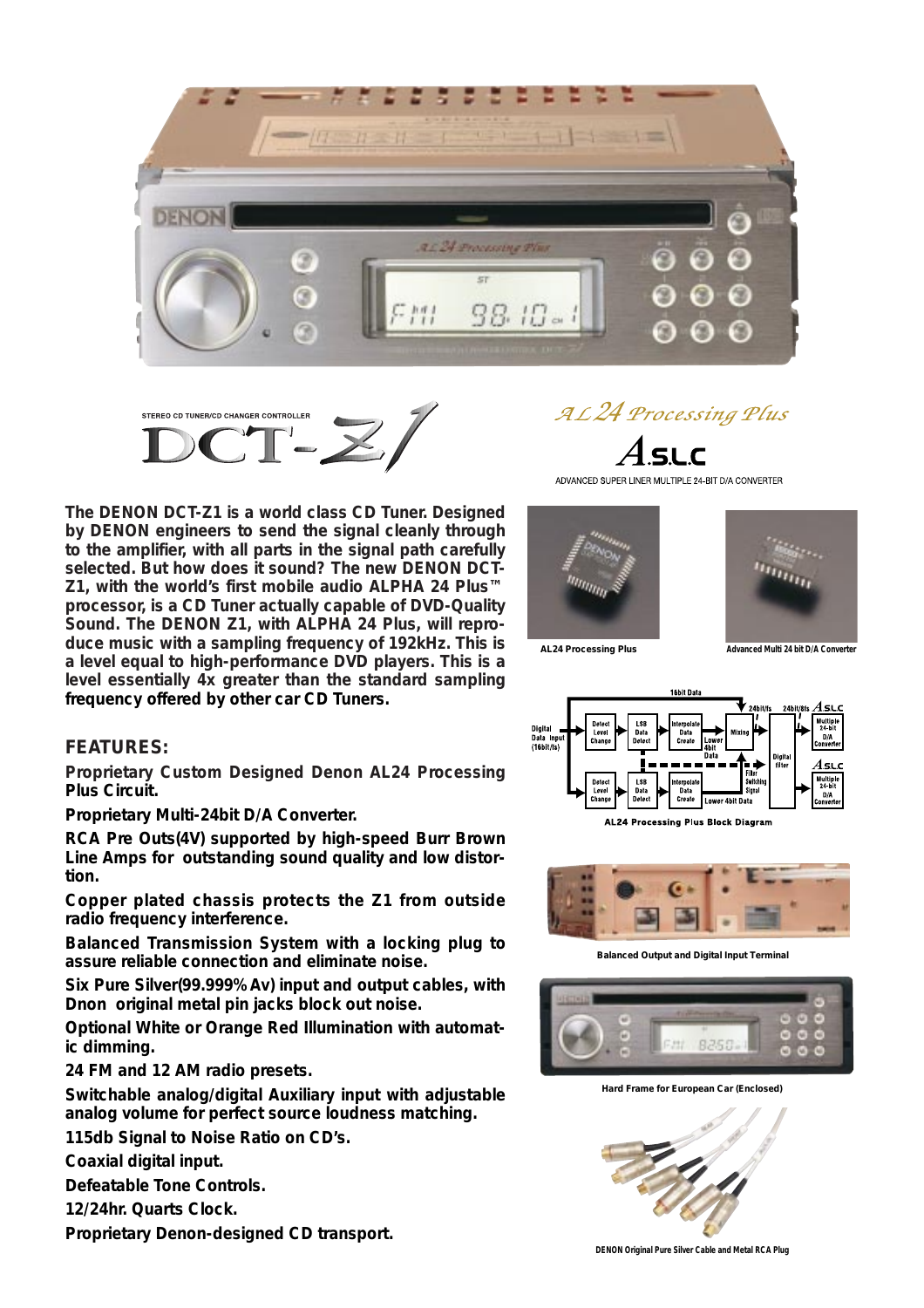### **RECEIVER**



### **DENON DCT-R1**

**Introducing the DENON DCT-R1 CD Receiver/Controller. The R1 is built in the image of the Z1, with a black machined aluminum faceplate, and oversized volume knob. The R1 is 4-channel powered, with a maximum rating of 25Wx4 at 4** Ω**. The R1 is also a Changer-Controller, ideally suited to command the DENON DCH-470 12-disc CD Changer. DENON engineers were careful to include several high-performance features, like proprietary highspeed line amps. An 8x oversampling rate digital filter and noise shaper assures quality sound reproduction, with the help of a 1-bit D to A converter.** 

**Additional Standard Features of the DENON DCT-R1:**

**Aluminum high quality front panel with Titanium Gray Color finish just like the legendary DCT-Z1. \***

**Copper plated chassis for higher sound quality. Suppress the magnetic and high frequency noise efficiently. \* High Level Dual Pre Outs, Front & Rear.**

**Analog Auxiliary Input with adjustable level to match source volume.**

**Compatible with 8cm minidiscs.**

**12/24hr.-Quartz Clock with Dual Illumination (green or orange) Backlighting**

**36 Station Preset Capability.**

**OFC RCA Cable.**

### **CD AUTO CHANGER**



### **DENON DCH-470**

**Rember, at DENON, it's all about the music. Our engineers believe that a system requires quality parts and materials throughout to provide high-performance. DENON has developed the perfect match in a 12-disc Changer for either the DCT-Z1 or DCT-R1. The DCH-470 is a Changer designed expressly for use with DENON tuner and receivers.**

**\* DCT-R1-S ONLY**

**Copper Plated Chassis \***